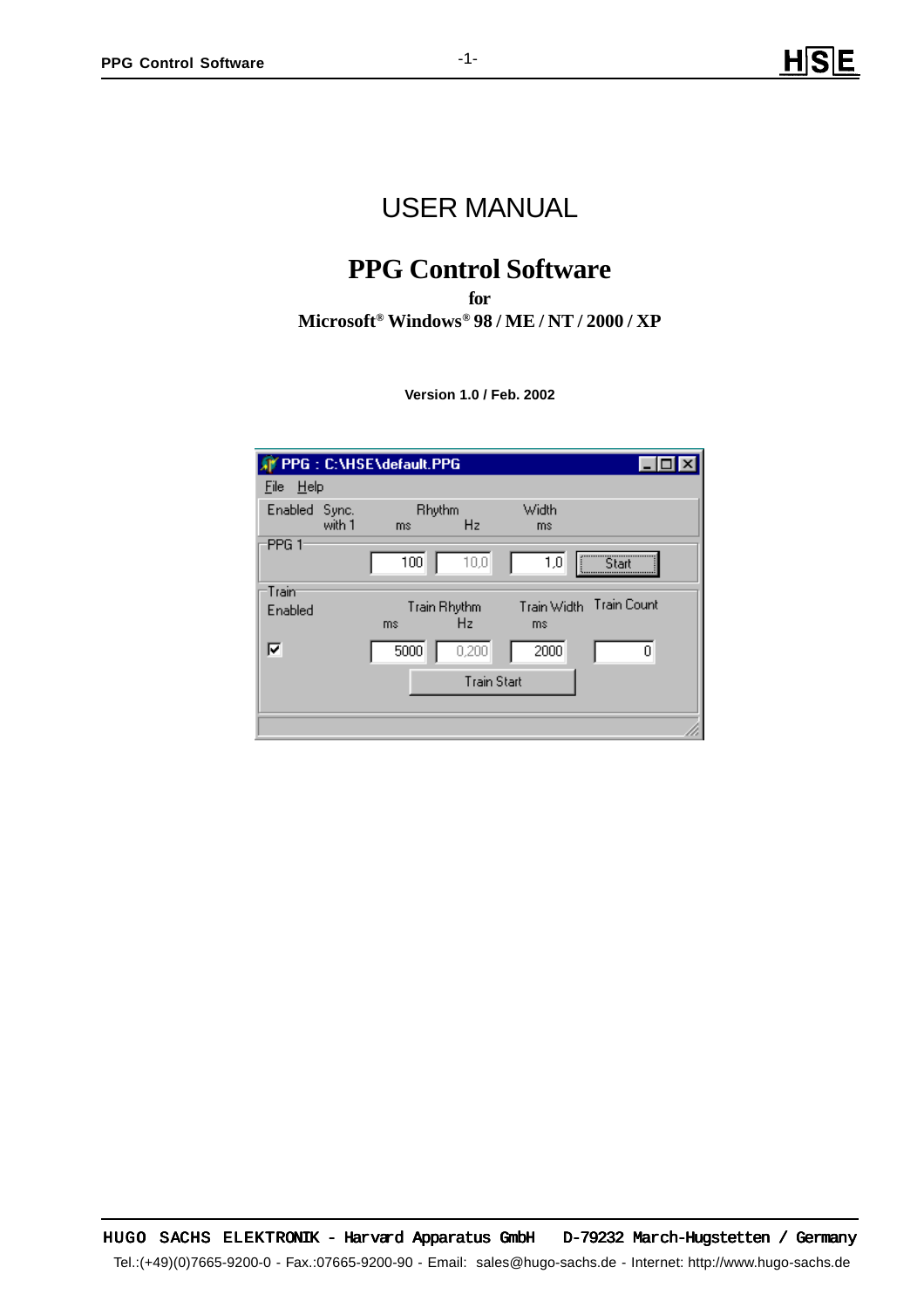## Table of contents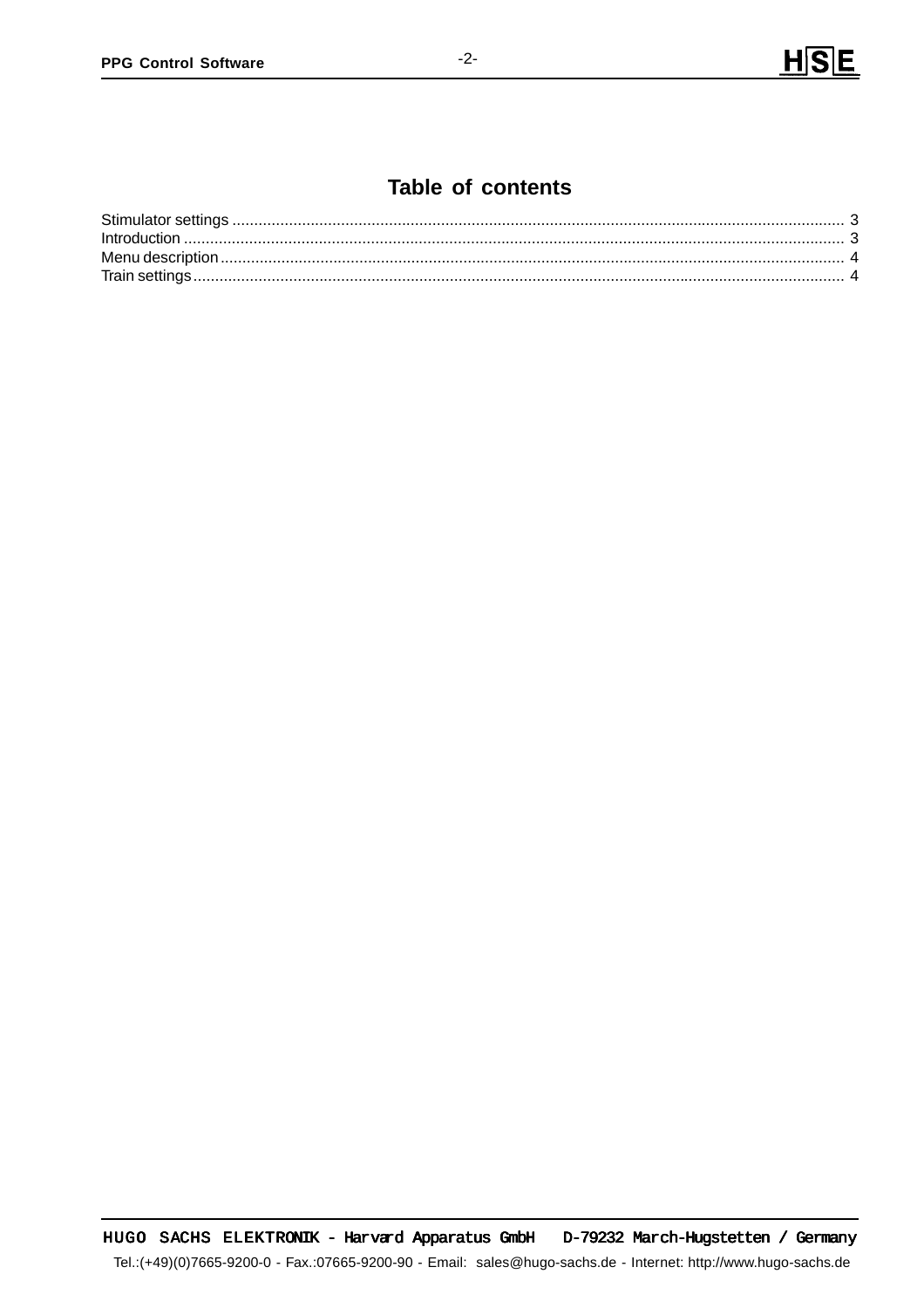### **Introduction**

The PPG control software is used to control (gate) external devices e.g. the HSE Universal Isolated Stimulus Output UISO. It can drive up to 4 TTL loads (4 UISOs) by software. It is possible to start the attached stimulator module UISO as free running stimulator or in a train mode where trains are used to stimulate a tissue. To open the menu below click in your data acquisition software on menu item Window - Stimulator. If you do not have a HSE data acquisition software click on START - PROGRAMMS There you will find a PPG button to start the PPG control software.

|                    |        | PPG: C:\HSE\default.PPG |                    |                   |                    |  |  |
|--------------------|--------|-------------------------|--------------------|-------------------|--------------------|--|--|
| He<br>File         |        |                         |                    |                   |                    |  |  |
| Enabled Sync.      | with 1 | <b>Rhythm</b><br>ms     | H <sub>z</sub>     | Width<br>ms       |                    |  |  |
| PPG <sub>1</sub>   |        | 100                     | 10,0               | 1,0               | Start              |  |  |
| Train<br>Enabled   |        | ms                      | Train Rhythm<br>Hz | Train Width<br>ms | <b>Train Count</b> |  |  |
| ঢ়                 |        | 5000                    | 0,200              | 2000              | 0                  |  |  |
| <b>Train Start</b> |        |                         |                    |                   |                    |  |  |
|                    |        |                         |                    |                   |                    |  |  |

This is an example menu with one PPG modules controlled

### **Stimulator settings**

On your UISO you can set positive, negative or alternating stimulation mode. On a knob you can set the amplitude. The PPG only delivers the Basic Rhythm and the puls width W.

Connect your UISO via the BNC cable to the PPG module. BNC socket is on the rear of the UISO. Normal Connect yousetting of the gate input is negative TTL pulse. So choose the negative BNC output (lower BNC) conector to connect to UISO. If you conect the PPG to an other devive check which TTL input ( positive or neg. pulses) is required to gate your unit.